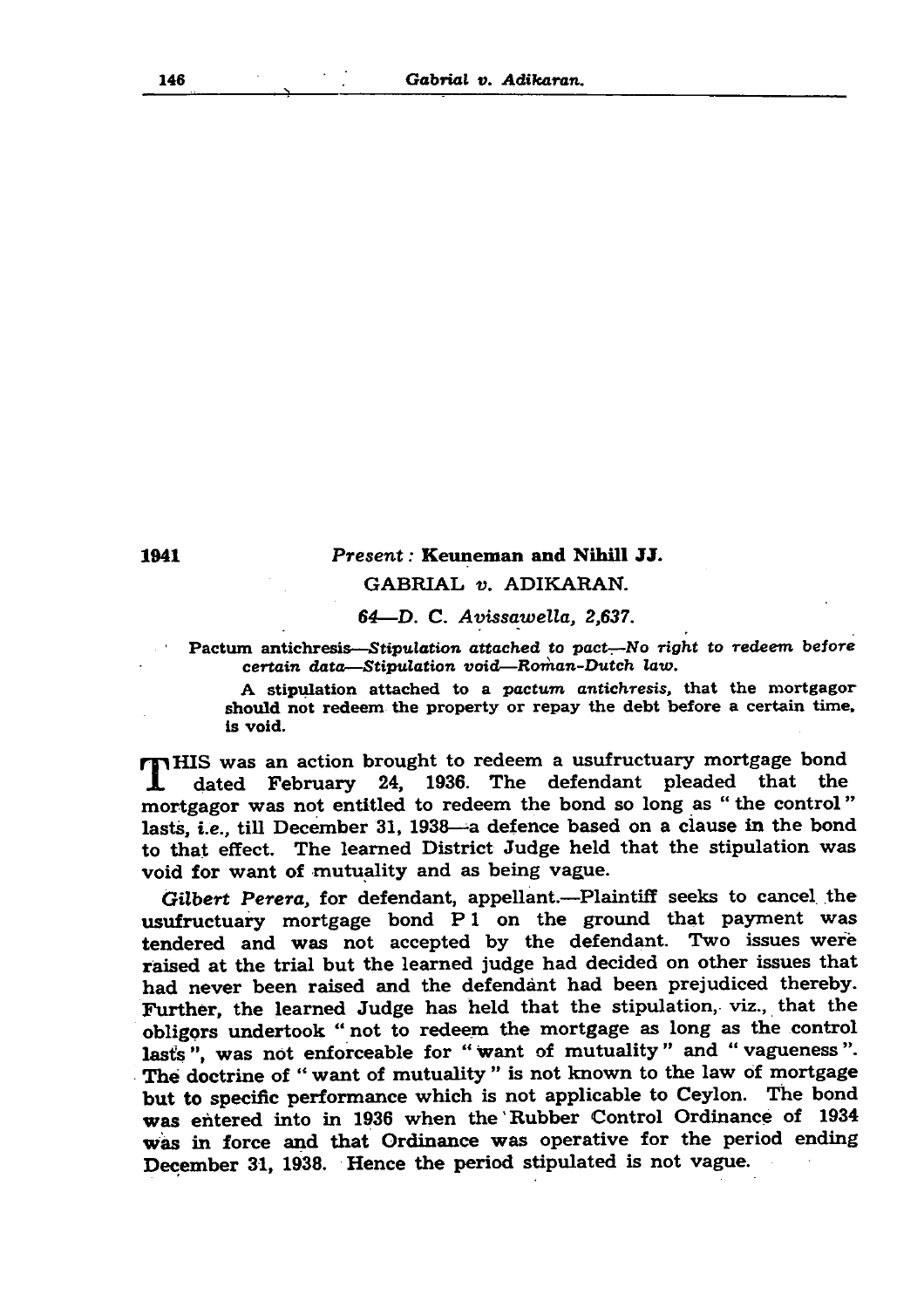This bond amounts to a *pactum antichresis.* In such a pact the stipulation lim iting the right to redeem is void. *Wille* on *Mortgage* p. *172; Burge, vol. III., p. 198; McCullough and Whitehead v. Whiteaway & Co. Gilbert Perera,* in reply.—The argument for the respondent is based on the fallacy that the *pactum antichresis* is a usufructuary bond. It is not so. *Voet* defines it as follows—" *Antichresis, id est, mutuus pignoris usus pro credita " Bk X X ., tit 1, s. 23.* The w ord used is " usus " not " usufuctus" . Usus merely creates a "naked use" of property. *Institutes of Justinian*, *(Bk. II., Tit.* V.) at para 1 Justinian says *(Sandars Translation*) " But, of course, the right of use is less extensive than that of the usufruct; for he who has the naked use of lands, is not understood to have anything more than the right of taking herbs, fruits, flowers . . . . sufficient for his daily needs".

## KEUNEMAN J.— Gabrial v. Adikaran. 147

*N. Nadarajah,* for plaintiff, respondent.—The issues are w ide enough to take in the questions adjudicated by the Judge. The period is vague because it is not known how long the Government will continue the rubber control.

The Roman-Dutch jurists knew well the technical differences of these terms and would not have used "usus" where "usufructurs" should have been used.

The law relating to *pactum antichresis* is a departure from the general law and therefore the Court should construe the law strictly so as not to give it a wider scope than was intended by the jurists.

The law relating to *pactum antichresis* is quite intelligible as it is not within reason that a person who has a " naked use" should have the right to prevent the right to redeem. A usufructuary is in a far different position.

- " 1. Did the plaintiff tender to defendant the amount due on the bond as stated in the plaint ?
	- 2. Was the plaintiff entitled in law to have the bond redeemed before Decem ber 31, 1938 ?

## January 21. 1941. Keuneman J.—

By usufructuary bond  $D$  1, No. 683 of February 24, 1936, three persons, Kapuranhamy, Gunawardena and Ratranhamy, mortgaged the allotment of land Mahahena, described in the plaint, to the defendant. The same three persons transferred the entirety of the premises to the plaintiff. subject to settlement by the plaintiff of the amount due on the bond  $D$  1. In his plaint, dated November 28, 1938, the plaintiff claimed the cancellation of the bond, on bringing the money due into Court. The defendant in her answer stated that the mortgagor was not entitled to redeem the bond till December 31, 1938. This defence was based upon a clause appearing in  $D$  1 as follows: "We the said obligors do hereby undertake not to redeem the said mortgage bond as long as the control lasts". "The control" clearly refers to "rubber control", and the defendant pleaded the Rubber Control Ordinance of 1934 expired on December 31, 1938.

The case proceeded to trial on two issues  $:$  —

1 *S. A. Law Reports (1914) App. Div. 599 at p. 626*